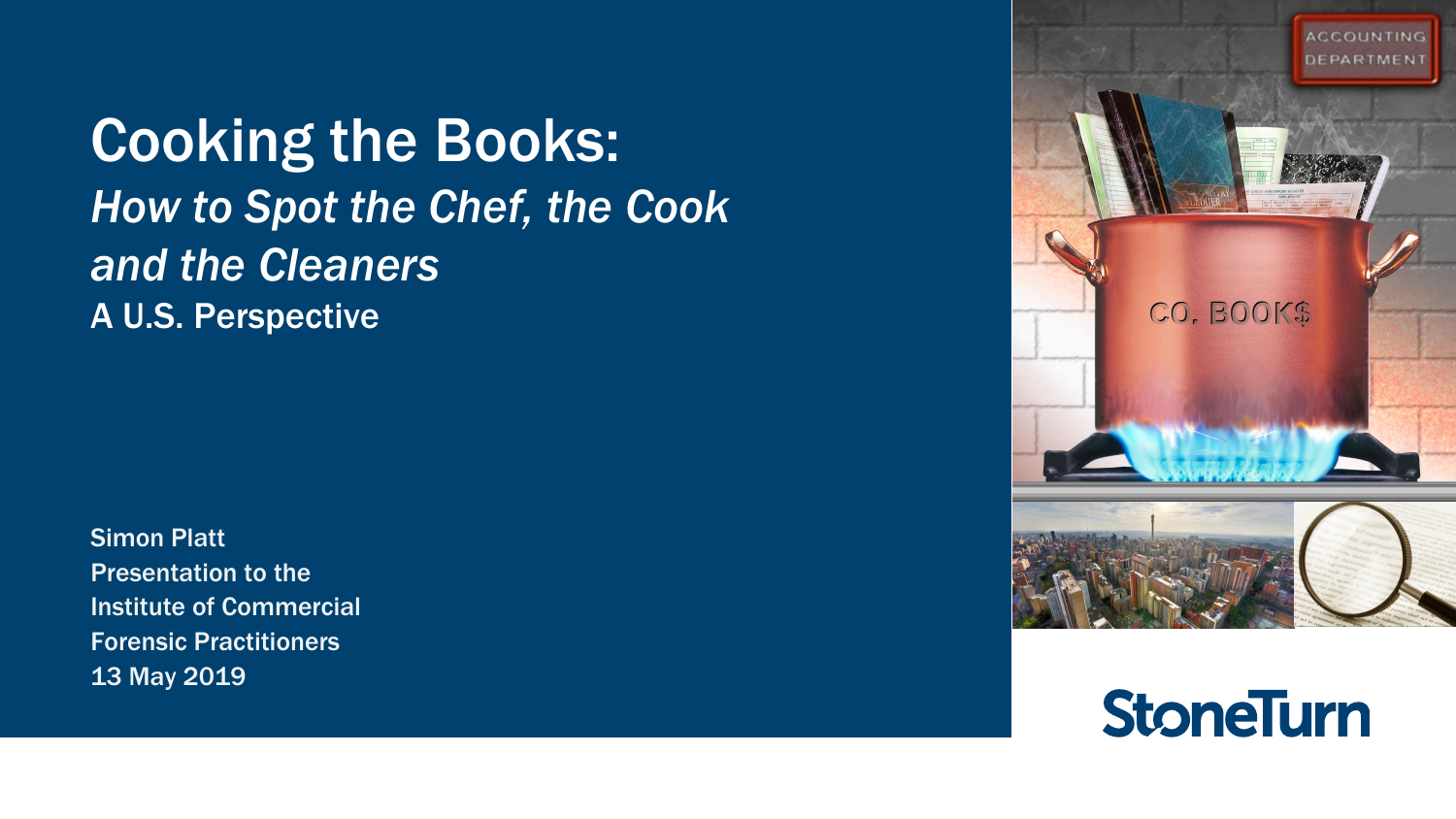

### Agenda

- Defalcations
- Cooking Books
- Response
- Investigations
- Enforcement
- Data Analytics Tools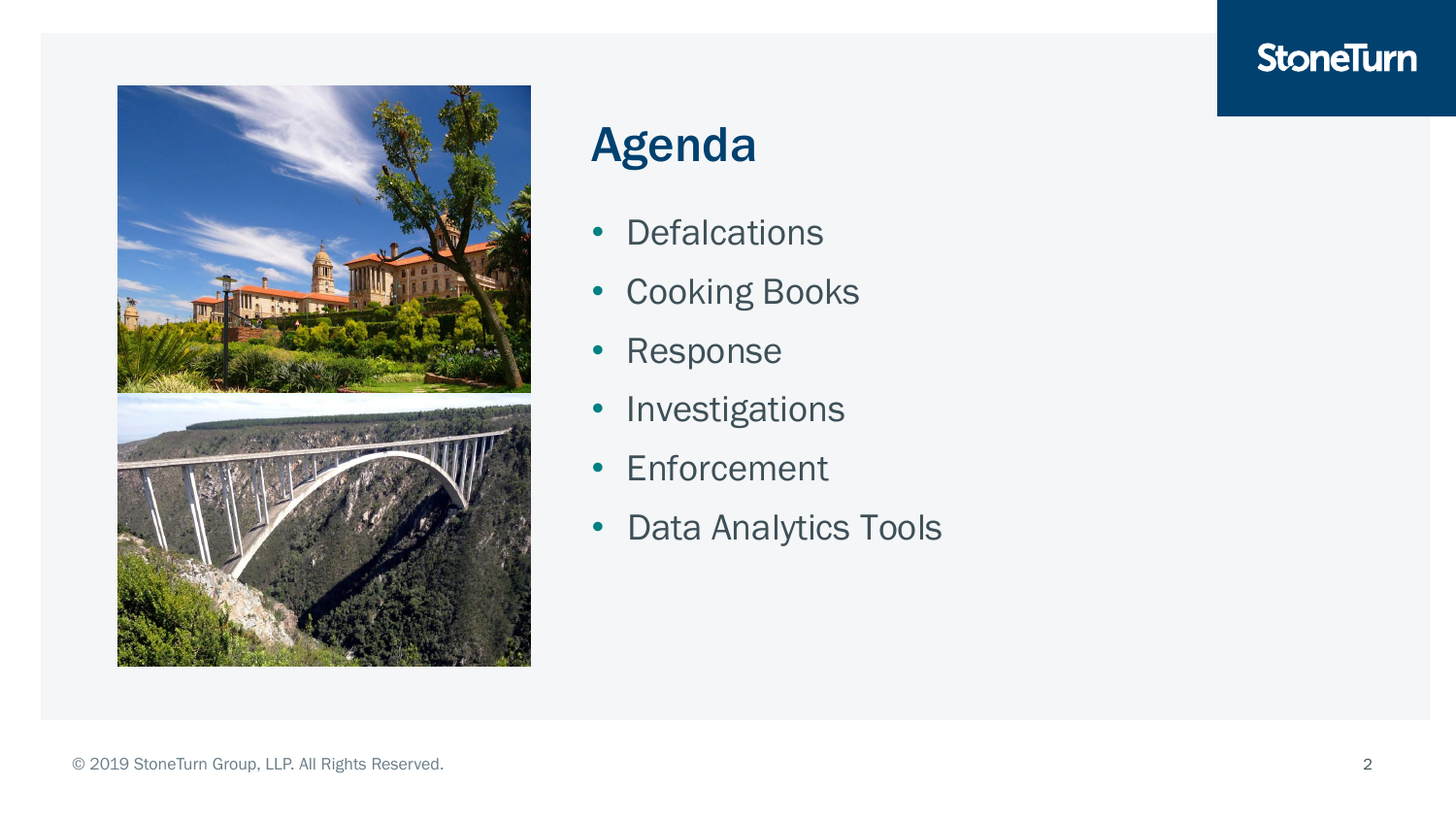### The Fraud Triangle



*Source: Donald R. Cressey, Other People's Money (Montclair: Patterson Smith, 1973)*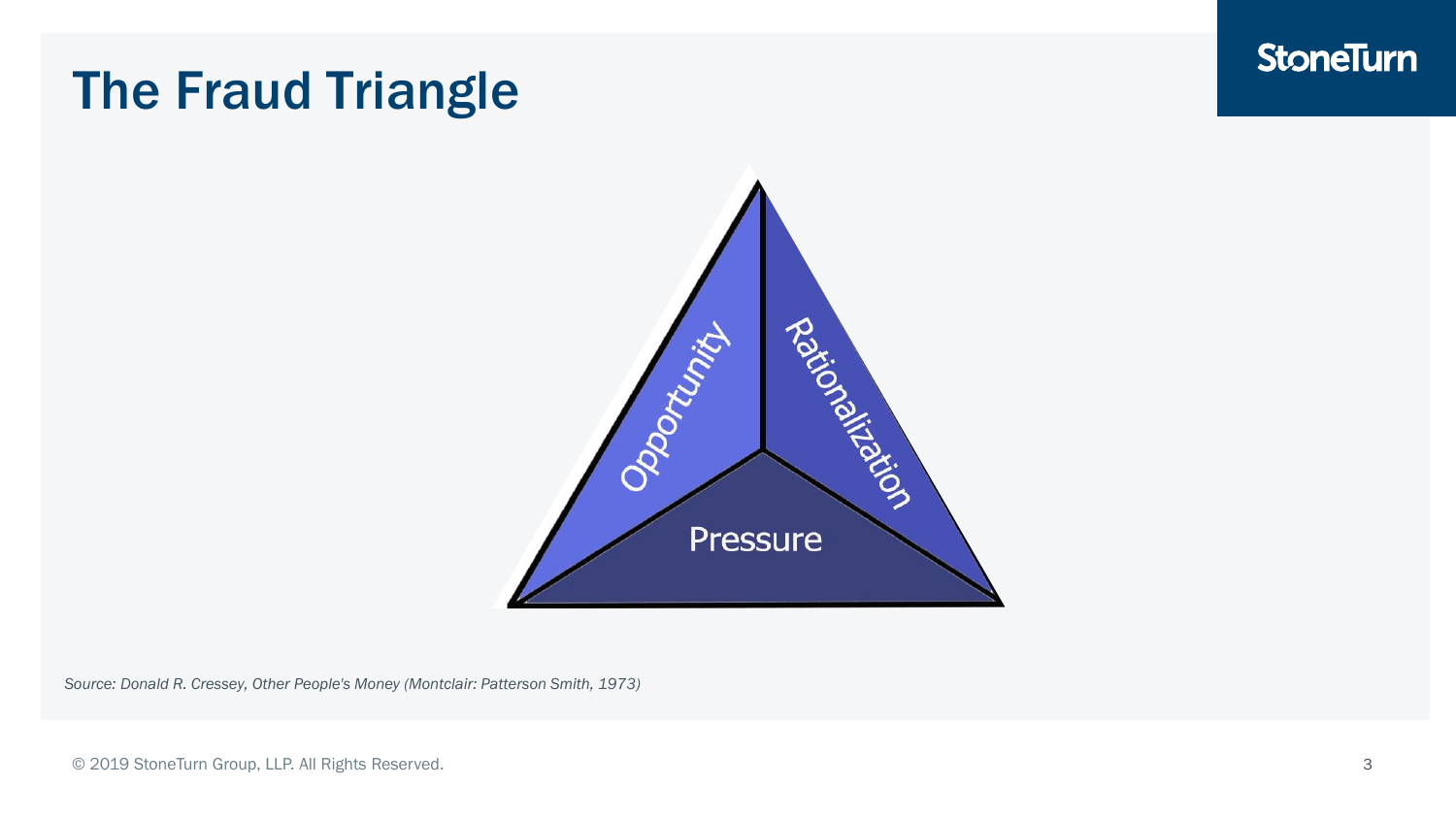## We Didn't Mean It

### **StoneTurn**



© 2019 StoneTurn Group, LLP. All Rights Reserved.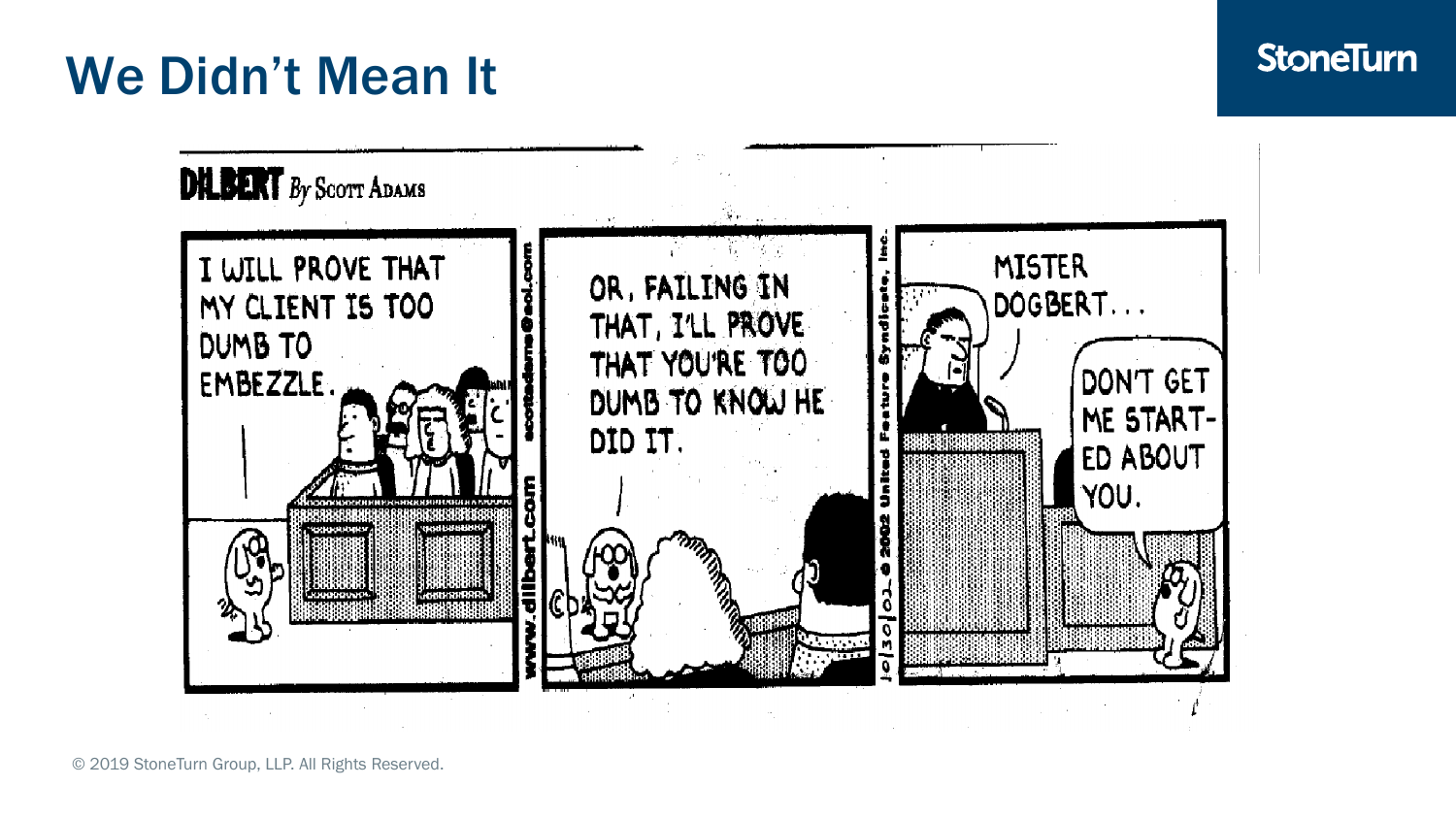## Defalcation / Theft of Corporate Assets



### Potential Flags

- Long-term, trusted employee
- Informal "authority"
- **Reconciliations**
- System deficiencies / transitions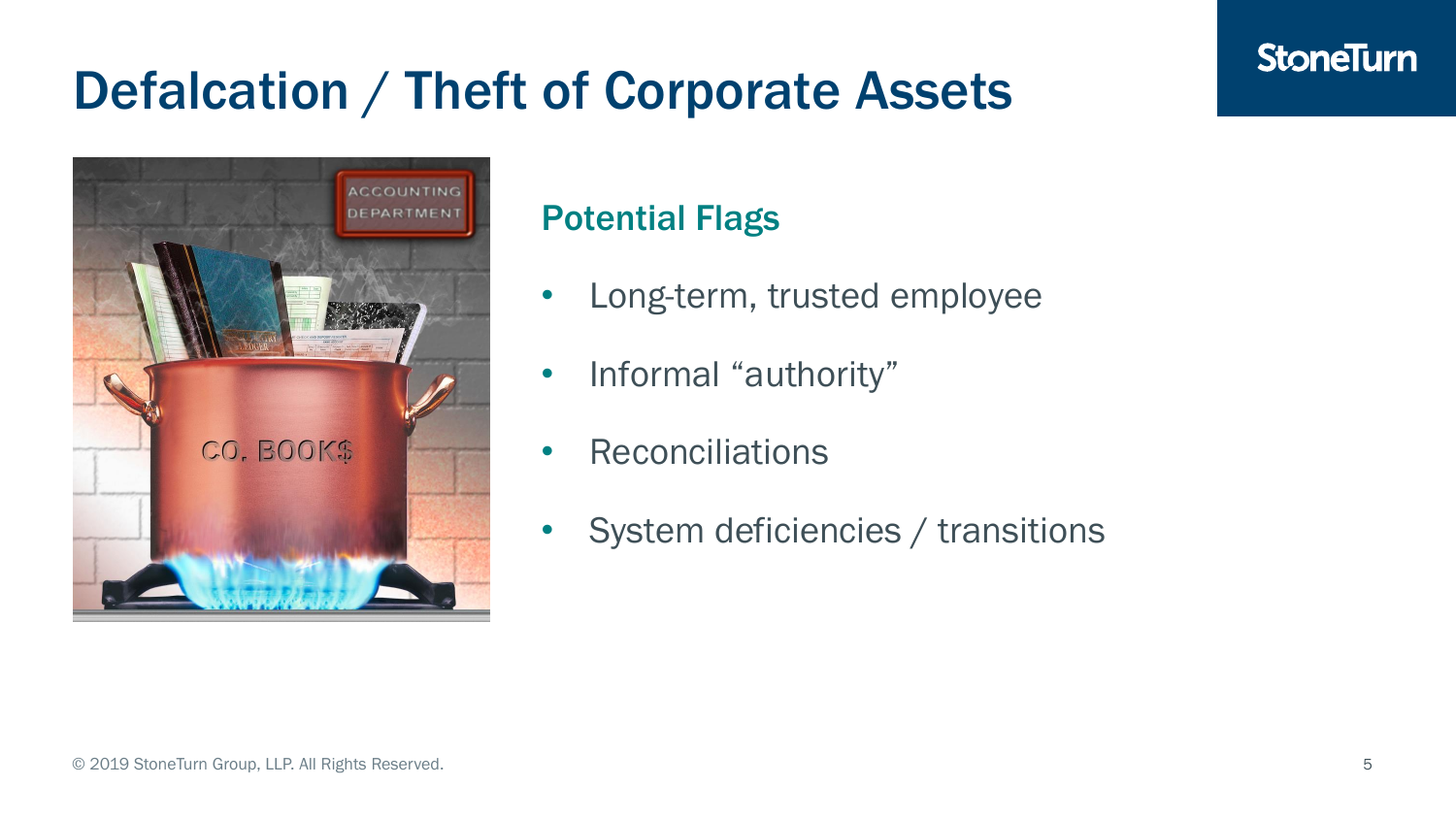# "Cooking the Books": What to Watch For

#### **Motives**

- ❑ Achieve or beat investor expectations
- Manage or "smooth" earnings
- ❑ Hide bad news
- □ Inflate value of a division, subsidiary or segment
- Facilitate stock or bond offering
- ❑ Increase stock price or executive compensation

### Risk Factors

- ❑ Aggressive accounting policies, earnings or revenue forecasts
- ❑ Undue emphasis on achieving quarterly results or non-GAAP metrics
- ❑ Disclosures that lack transparency
- ❑ Transactions that lack economic substance or done to achieve an accounting result
- ❑ Compensation linked to financial metrics
- ❑ Creeping effect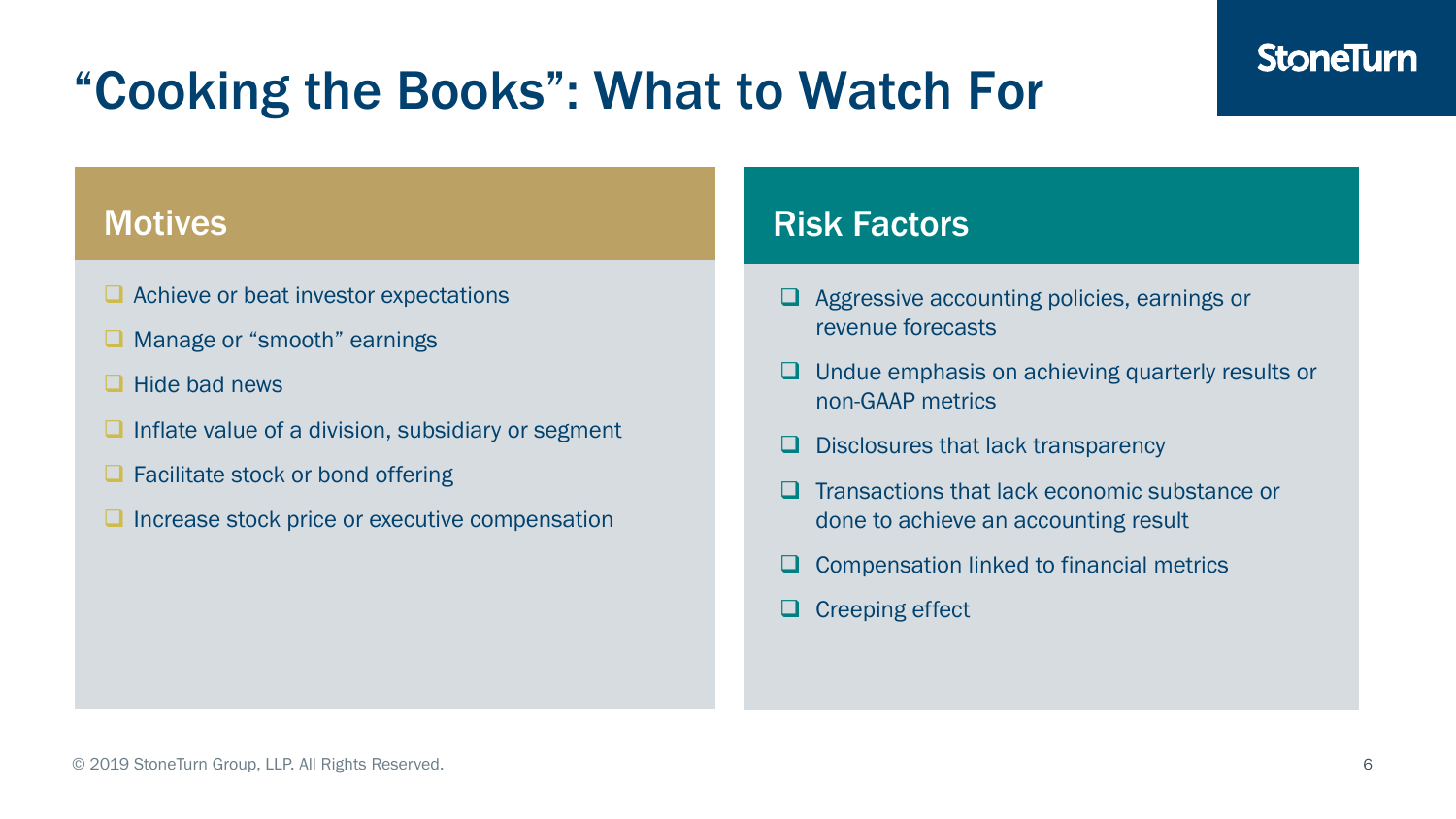### How Companies Can Prepare: Accounting Controls

### Books and Records

- Understand common methods for hiding and recording improper payments
	- o Consulting fees, commissions, travel & entertainment expenses

#### Internal Controls

- What key controls are in place relating to cash disbursements and employee expenses?
- Design
	- o Are controls designed to prevent or detect improper payments?
	- o Have walkthroughs been done?
	- o Has override or circumvention been addressed?
	- o Have cyber-fraud risks been considered?
- **Operating Effectiveness** 
	- o Are relevant controls working effectively?
	- o Have they been tested by internal audit or compliance?
	- o What deficiencies have been identified?
	- o What enhancements can be made?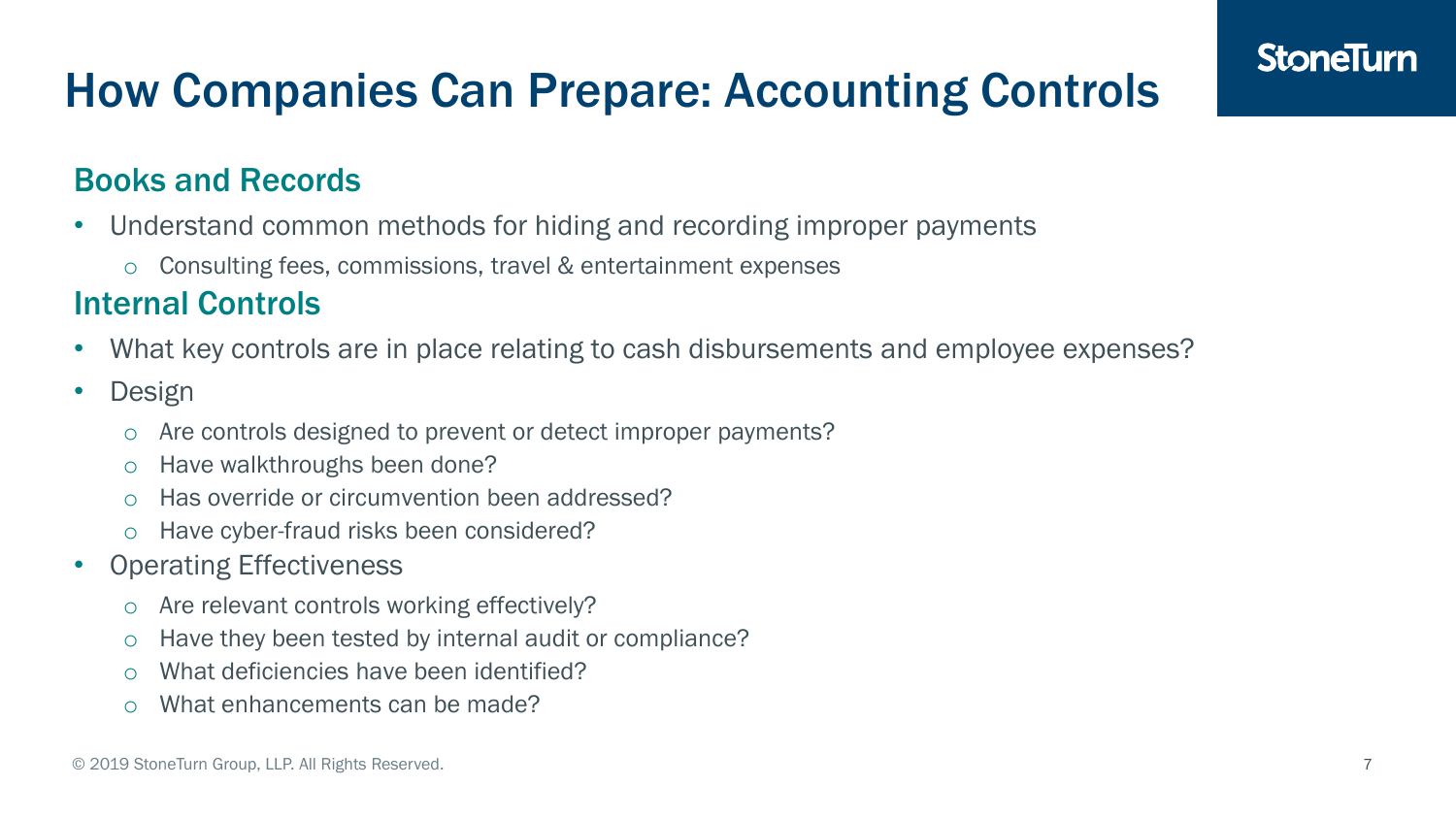## Common Threats Faced by Companies Today

- While all companies face these types of risks, small-to-mid-size companies are particularly vulnerable as they often have fewer controls and compliance procedures in place
- Controls are only as good as the people who monitor them
- Educating the four lines of defense -- Operations, Legal, HR and Finance -should be an ongoing priority
	- o What are the red flags to look for?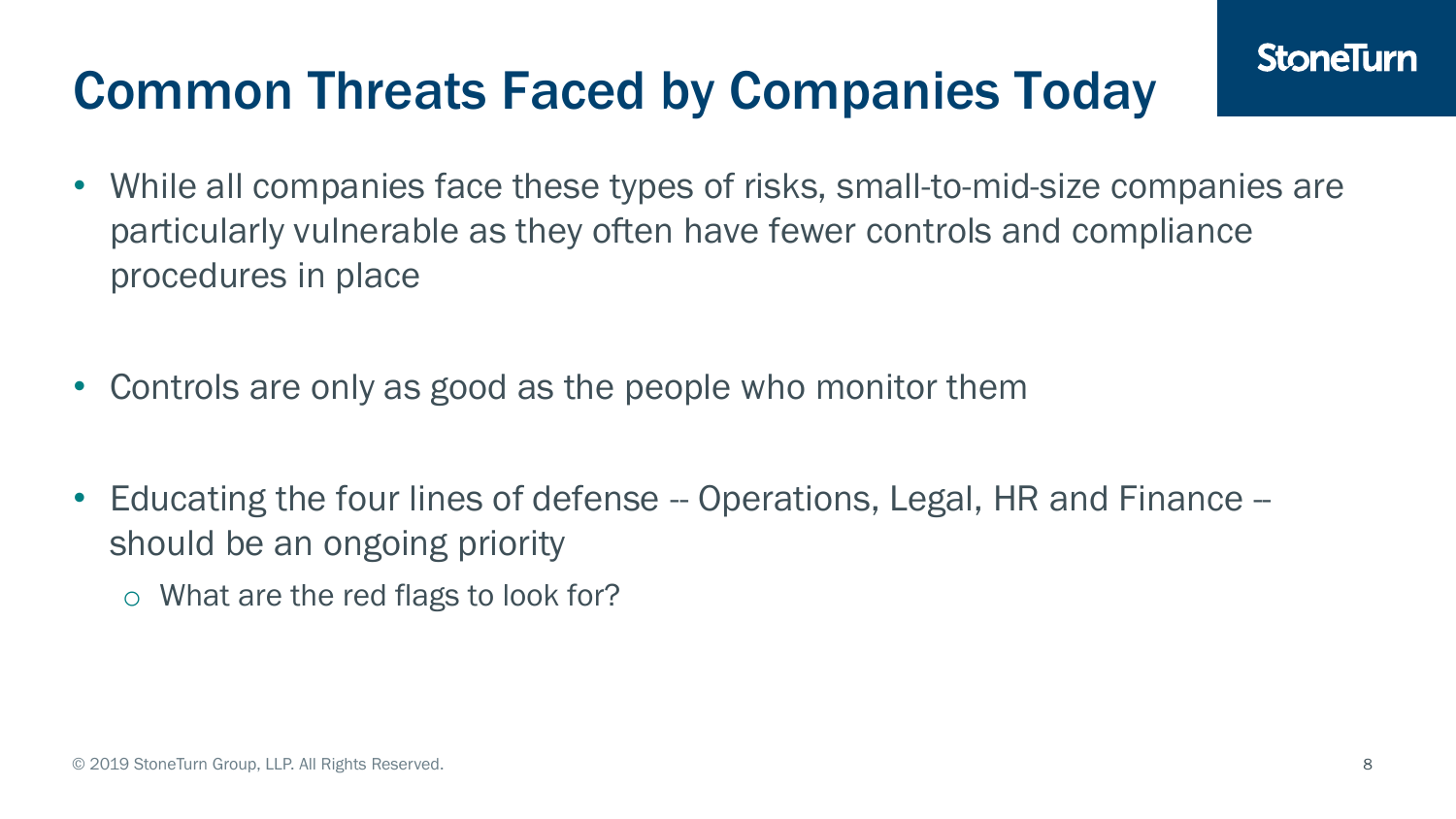### Best Practices for Companies

#### Proactive

- □ Strong audit committee
- ❑ Adequately staffed accounting compliance and internal audit departments
- ❑ Clear accounting and disclosure policies, procedures and documentation
- ❑ Clear ethics and anti-bribery policies, procedures and documentation
- ❑ Clear, robust internal controls and disclosure controls
- ❑ Robust no capital, risk assessments
- ❑ Testing and monitoring of controls
- ❑ Adequate training—in foreign language
- Whistleblower/Ethics hotline

#### **Reactive**

- Prompt investigation of issues
- Follow-up with appropriate resources to allegations, regardless of source
- For accounting matters, consideration of qualitative materiality factors
- ❑ Consideration of government's expectations (e.g., self reporting and cooperation)
- ❑ Ceasing improper conduct and taking disciplinary actions
- Prompt remediation or enhancement of controls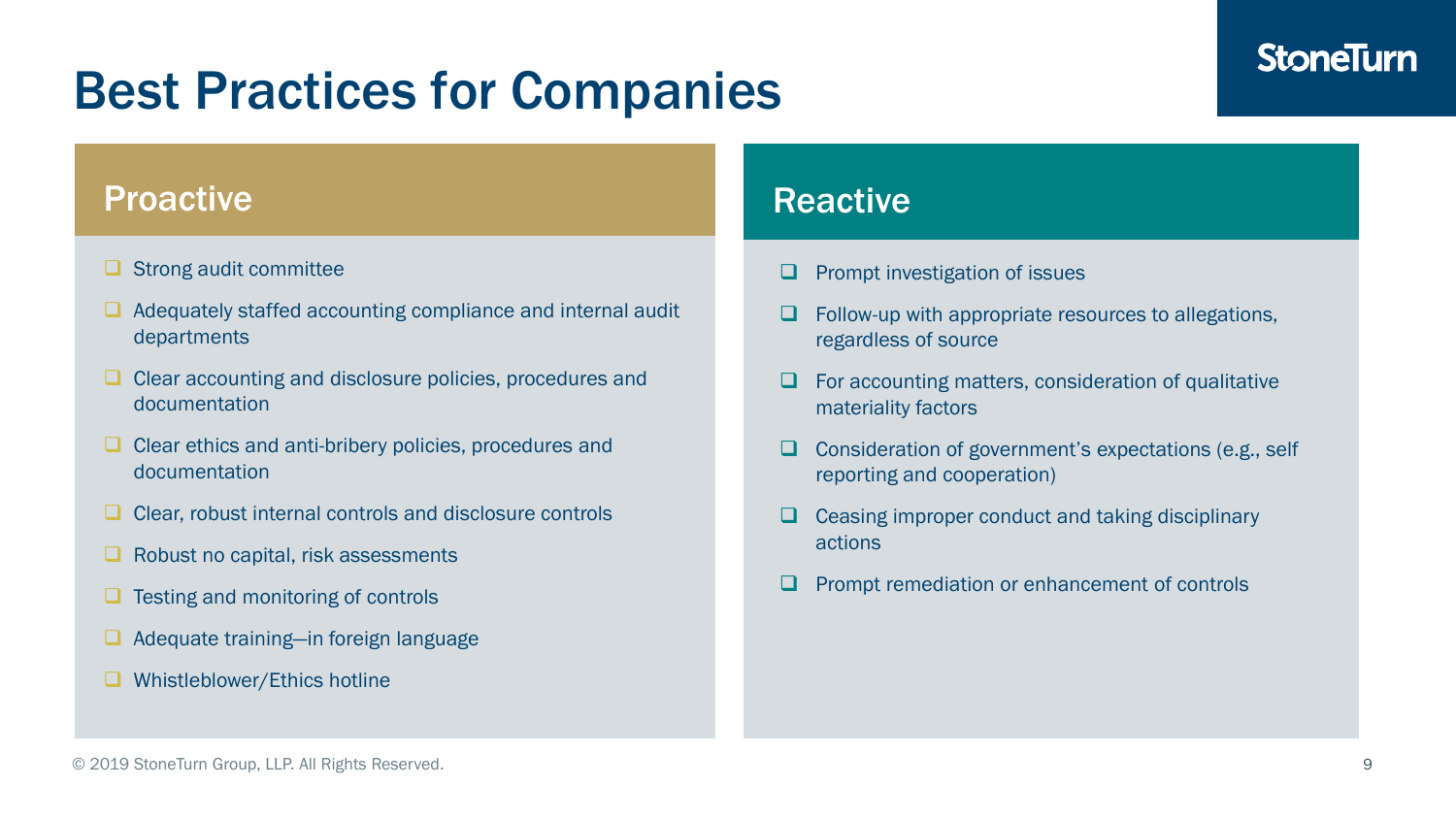## How Can Companies Mitigate the Risk and Maximize the Benefit of "Corporation as Cop"?

### **Compliance**

- Assess Baseline Program
- **Identify Risks**
- Link Controls
- Forensic Business Review
- Address Deficiencies



### Investigation

- Integrate Risk Rating Model
- Re-assess Compliance Program
- Commence Remediation

### Remediation & Monitoring

- Start Sooner!
- 3 R's: Root Cause, Read Across, Repair Deficiencies
- Monitors: Avoid, Prepare, Liaise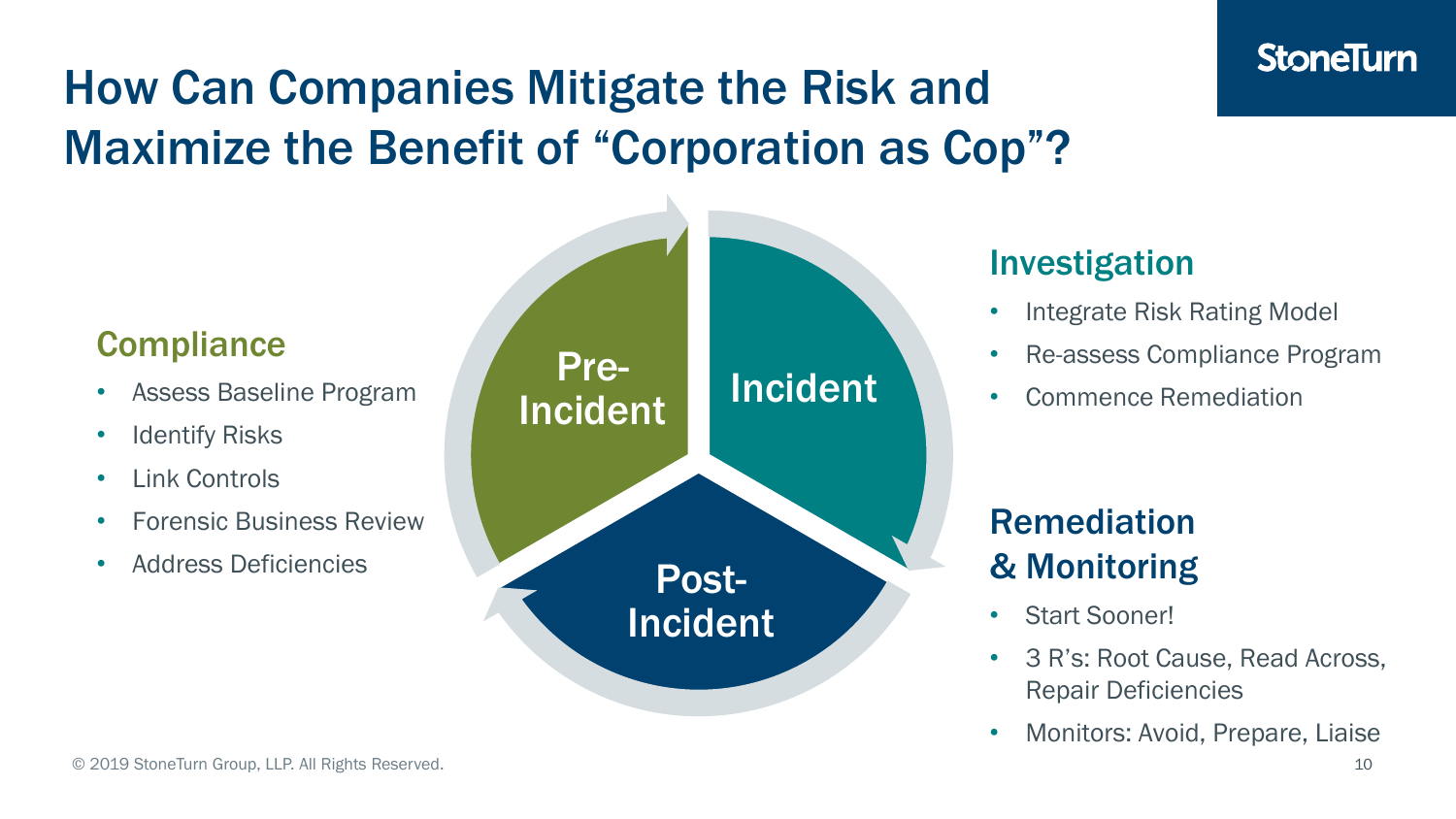## Developing a Response Plan

- What steps should in-house lawyers and outside counsel take when financial improprieties are uncovered? Have a response plan in place:
	- o Involve outside advisers:
		- Historical outside counsel vs. truly "independent" counsel with no prior relationship -- Pros and cons to both approaches
	- o Utilize In-house counsel:
		- Should take prompt action to secure potentially relevant documents and prevent destruction of relevant evidence
		- Coordinate with counsel, IT, forensic accounting, and/or audit personnel
	- o Helps to position the company well in the eyes of regulators and avoid costly missteps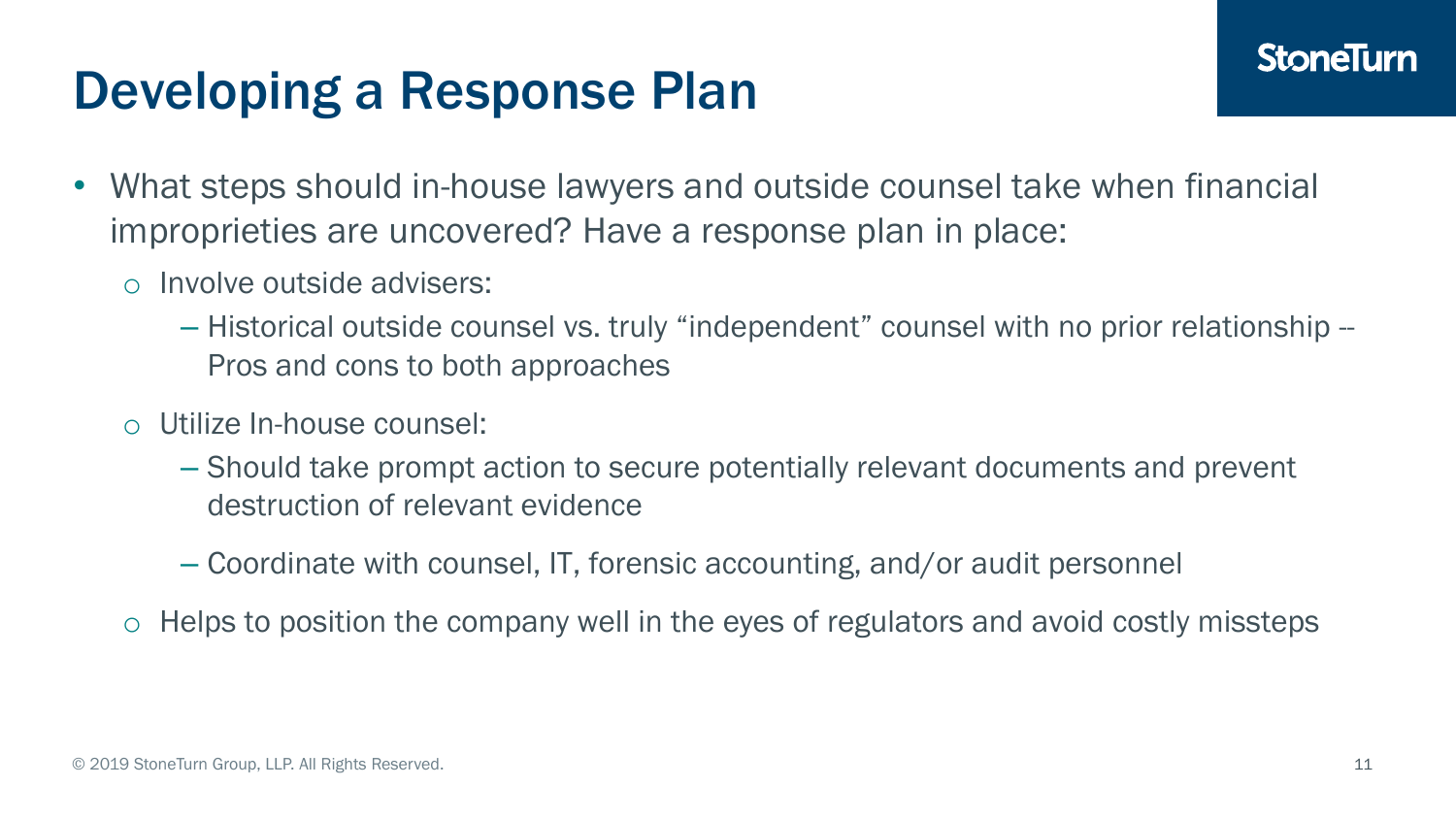## Developing a Response Plan

- Response plan Other considerations:
	- o Carefully consider who should be involved
	- o Protect the integrity of the company's investigation by closely circumscribing the number of people aware of the investigation
	- o Work closely with outside advisers who have expertise and can help to ensure that relevant information is obtained while protecting the defensibility of investigatory procedures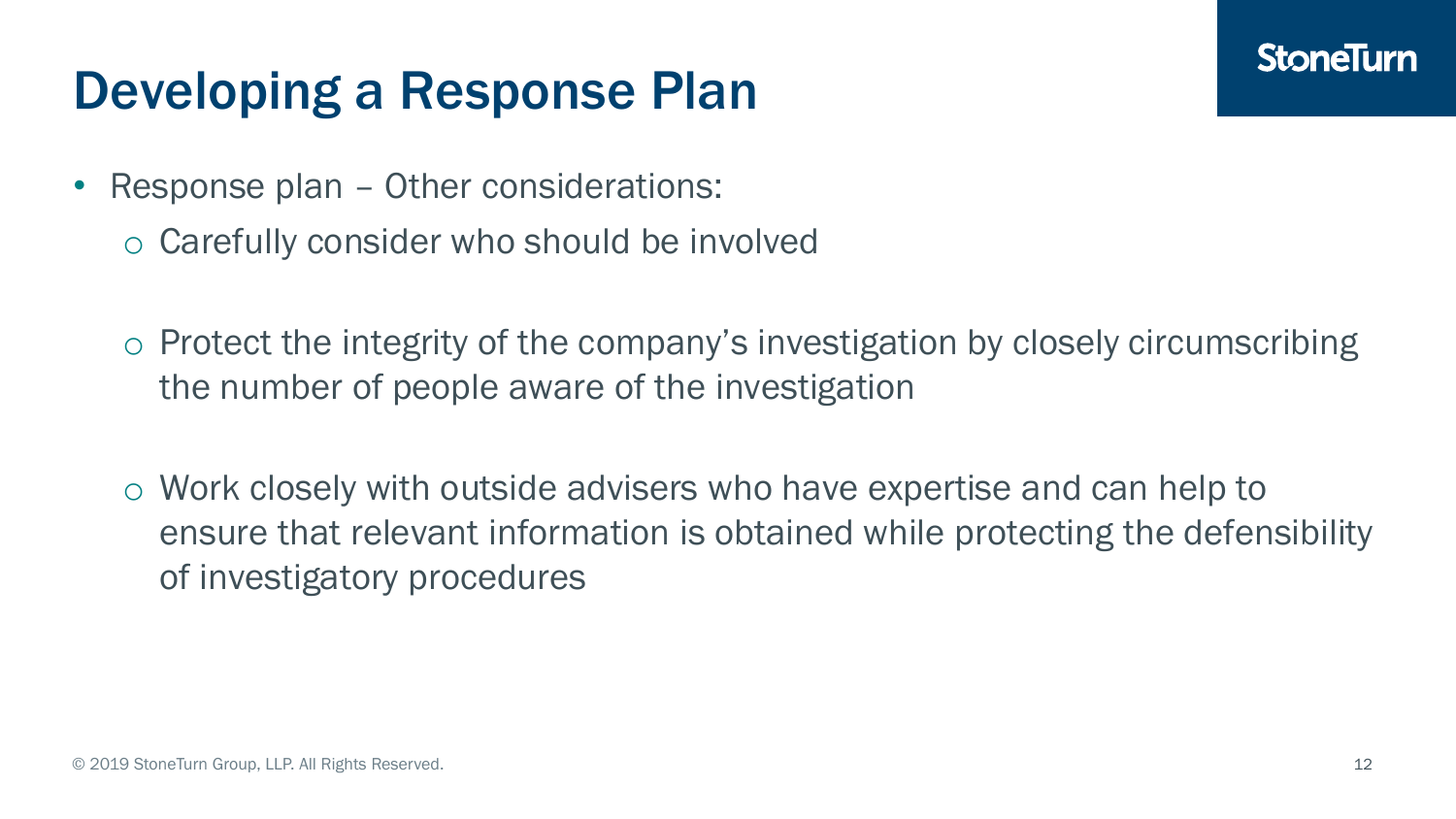## Common Issues for Consideration

- Choosing outside counsel (timing and who to retain)
- Hiring attorneys for individuals
- Self Reporting
- Public disclosure
- Delay tactics
- Failure to work with staff on information requests
- Incomplete/limited scope investigations
- Partial stories
- Failure to consult OCA or Corp Fin prior to restatement
- Improper or non-use of accounting expertise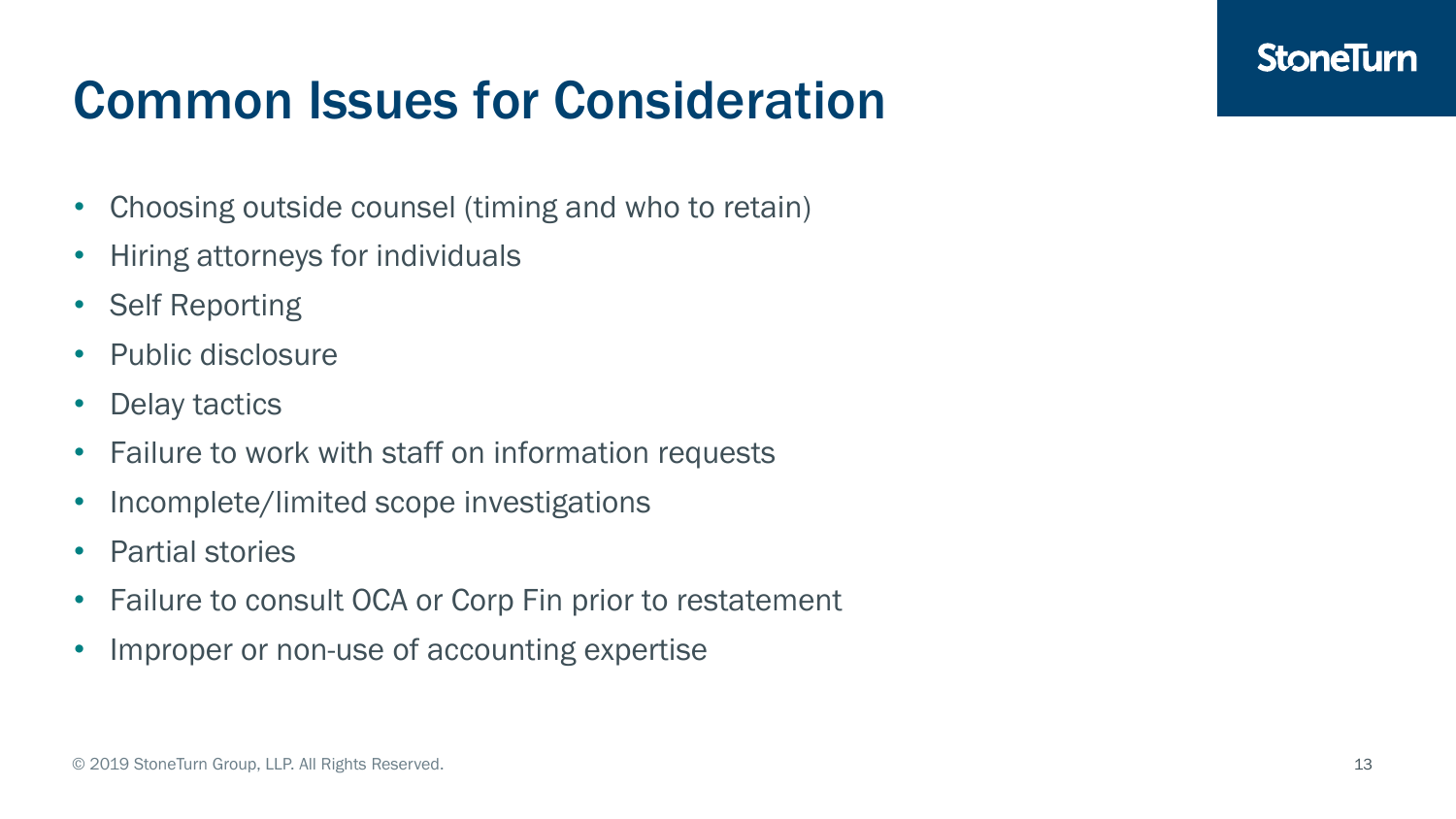## Conducting Effective Internal Investigations – Remediation Efforts

- Begins soon after the discovery of the issue(s)
- More than a disclosure item
	- o Definitive actions and actual implementation
	- o Appropriate personnel and independent assistance
	- o Incorporate plans to monitor and assess status and progress
	- o Specific issues addressed; broader ethics & compliance program must provide the platform
- Expect regulator requests for status updates, detail
	- o SEC enforcement continues to view internal controls/compliance violators as a focus
	- o Monitoring arrangements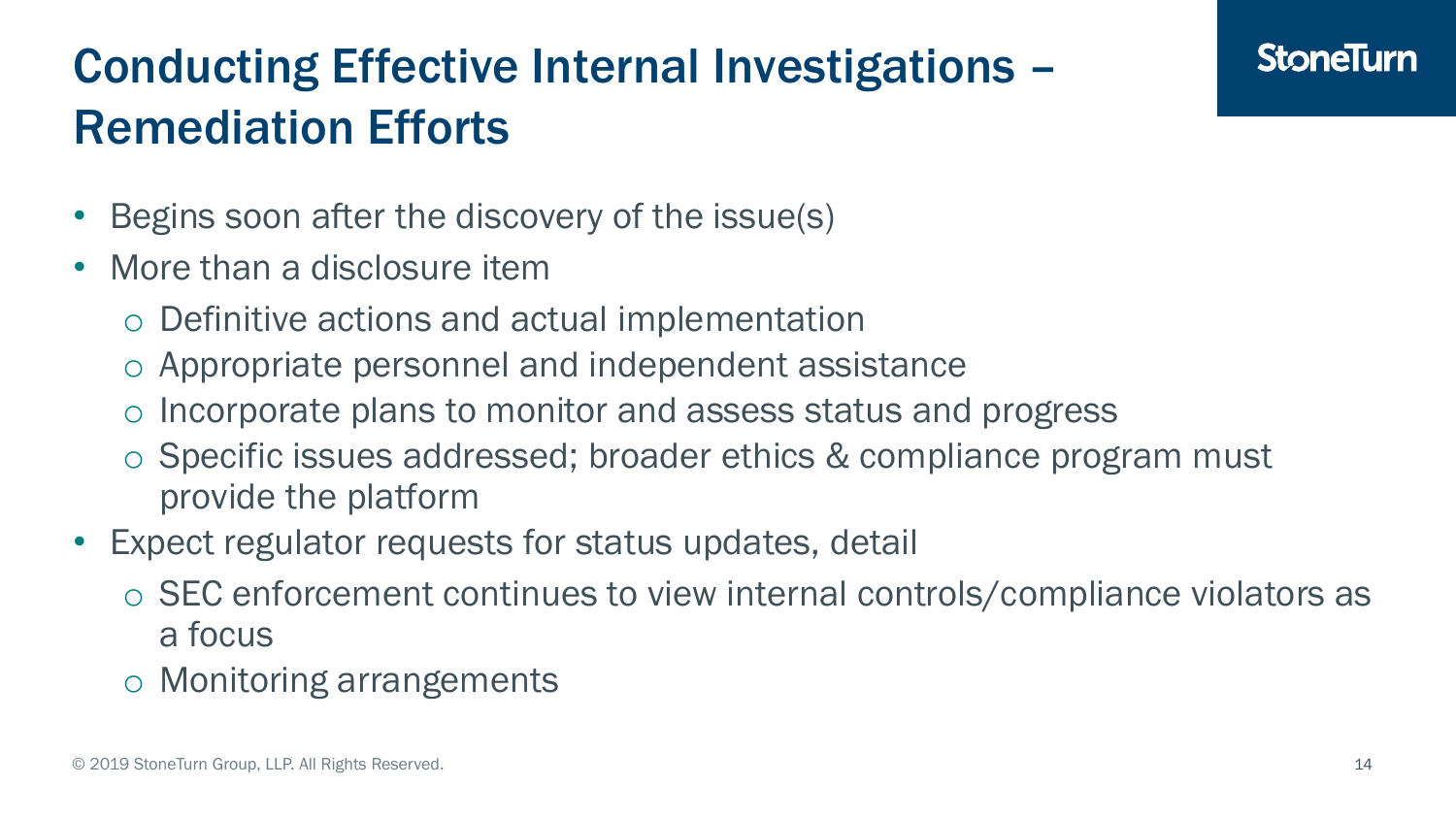## Enforcement Landscape in the U.S.

#### High expectations for:

- ✓Maintaining an effective compliance programs to prevent, deter and detect fraud
- ✓Identifying control deficiencies and remediating them in a timely manner
- $\checkmark$  Investigating internal whistleblower complaints and disciplining wrongdoers
- $\checkmark$  Self-reporting violations to the government
- ✓Cooperating with the government in connection with enforcement inquiries

#### Ongoing efforts to:

- $\checkmark$  Enhance data analytic capabilities to proactively identify fraud
- ✓Encourage whistleblowers to report violations either internally or directly to the government
- $\checkmark$  Boost accounting and FCPA prosecutions, especially those involving internal controls and disclosure controls
- $\checkmark$  Hold individuals responsible for Company violations even if for non-fraud books and records and controls violations

#### Higher cost to resolve:

- ✓Parallel investigations and cooperation with other regulators (DOJ and foreign)
- ✓Large monetary payouts for disgorgement and penalties
- ✓Imposition of Monitors
- ✓Increased willingness to litigate matters
- ✓Non-prosecution or deferred prosecution resolutions, in some cases, versus total pass
- $\checkmark$  Seek admissions in certain matters

© 2019 StoneTurn Group, LLP. All Rights Reserved. 15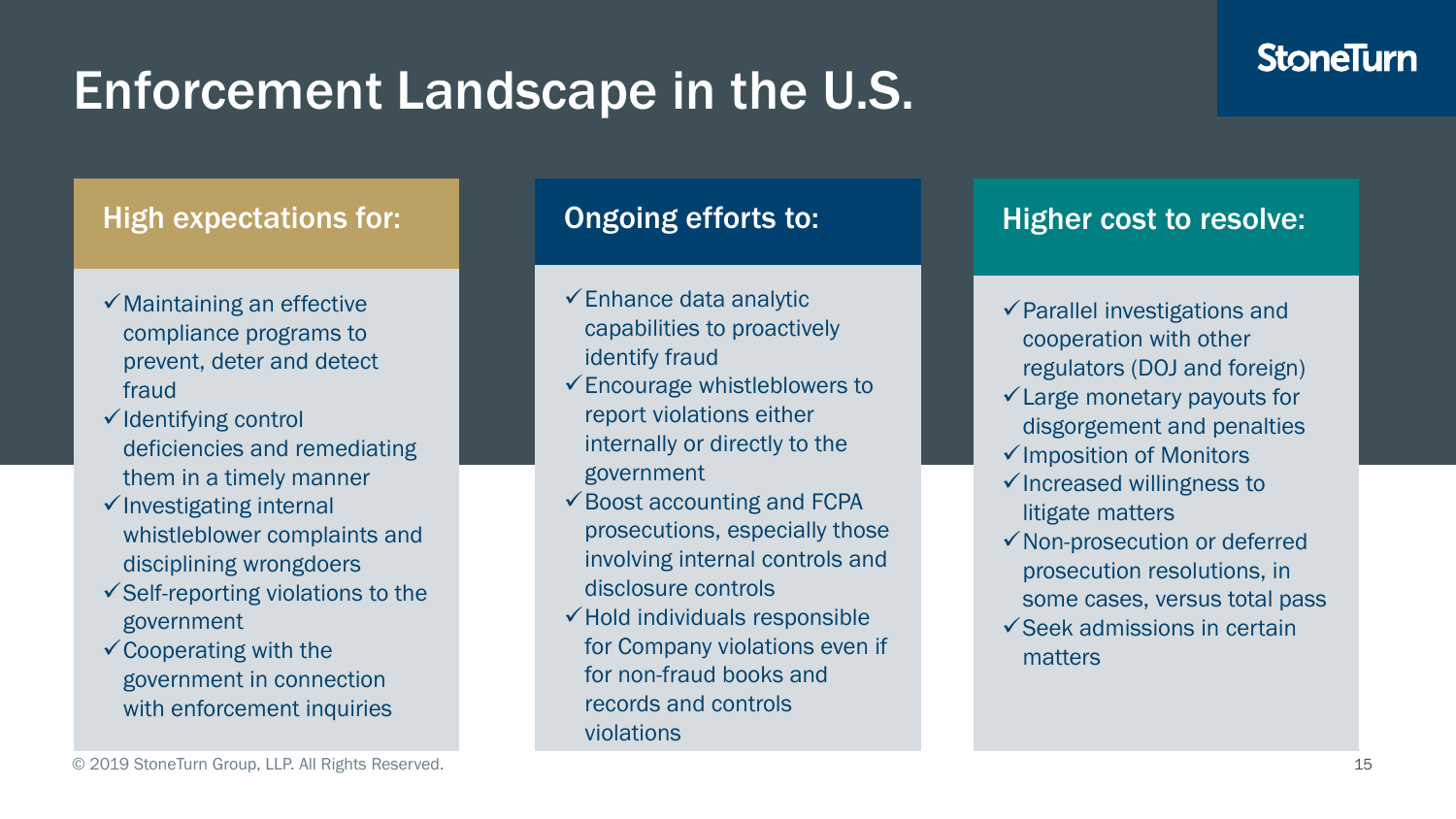## Risk Factors for Becoming the Subject of an SEC Enforcement Inquiry

#### Accounting

- Restatement
- Material Weakness reported
- Change in auditors or senior management
- Vague or complex disclosures
- Large contingencies or impairment charges
- Suspicion of earnings management or manipulation of non-GAAP metrics

#### **FCPA**

- Press articles discussing corruption
- Whistleblower allegations
- Competitor under investigation

#### General

• Referral from other SEC Division, SRO (NYSE, NASDAQ, FINRA), or foreign regulator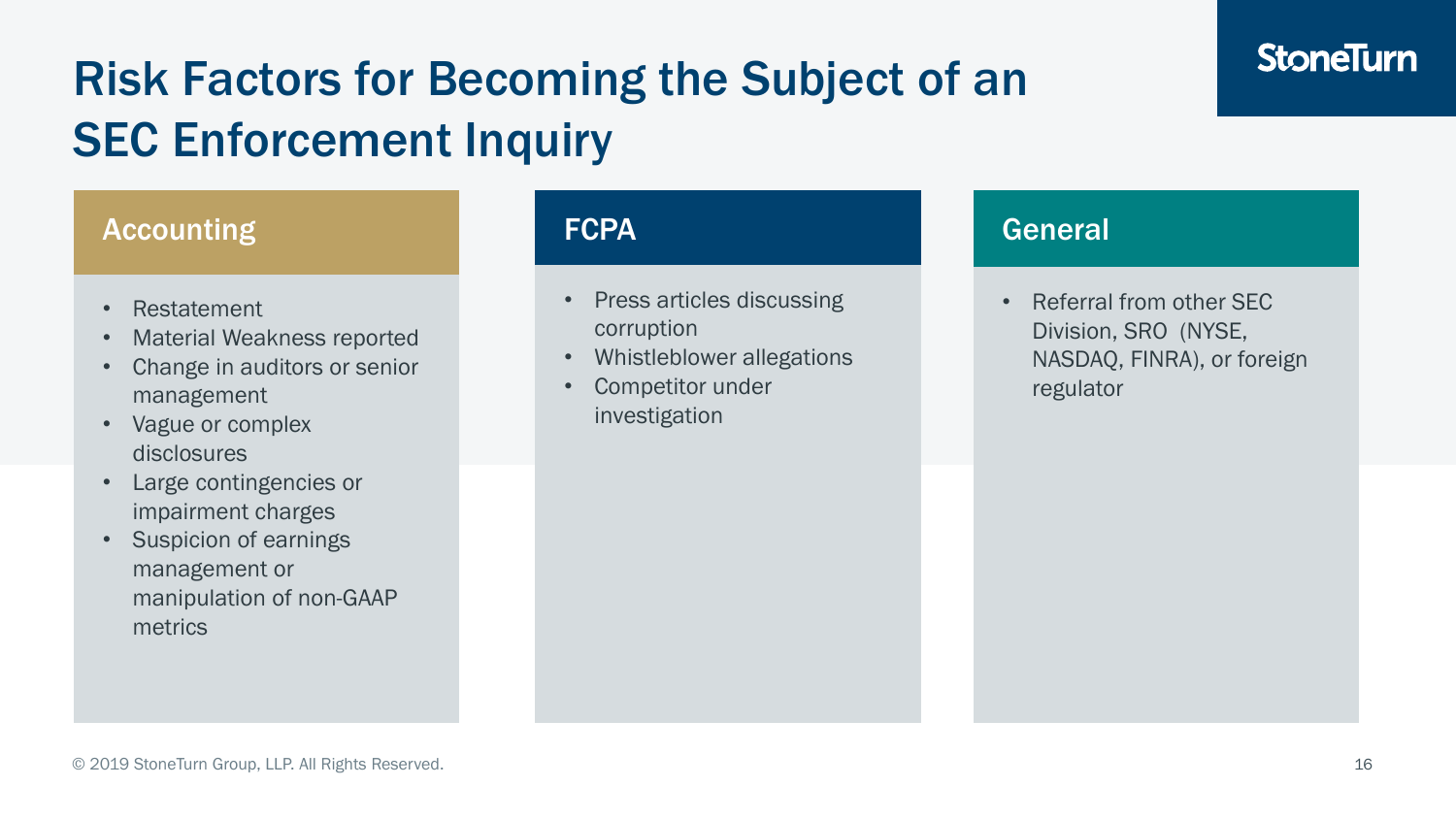### A Decade of SEC Enforcement Actions

Total SEC Enforcement Actions For the Years Ended September 30



© 2019 StoneTurn Group, LLP. All Rights Reserved. 17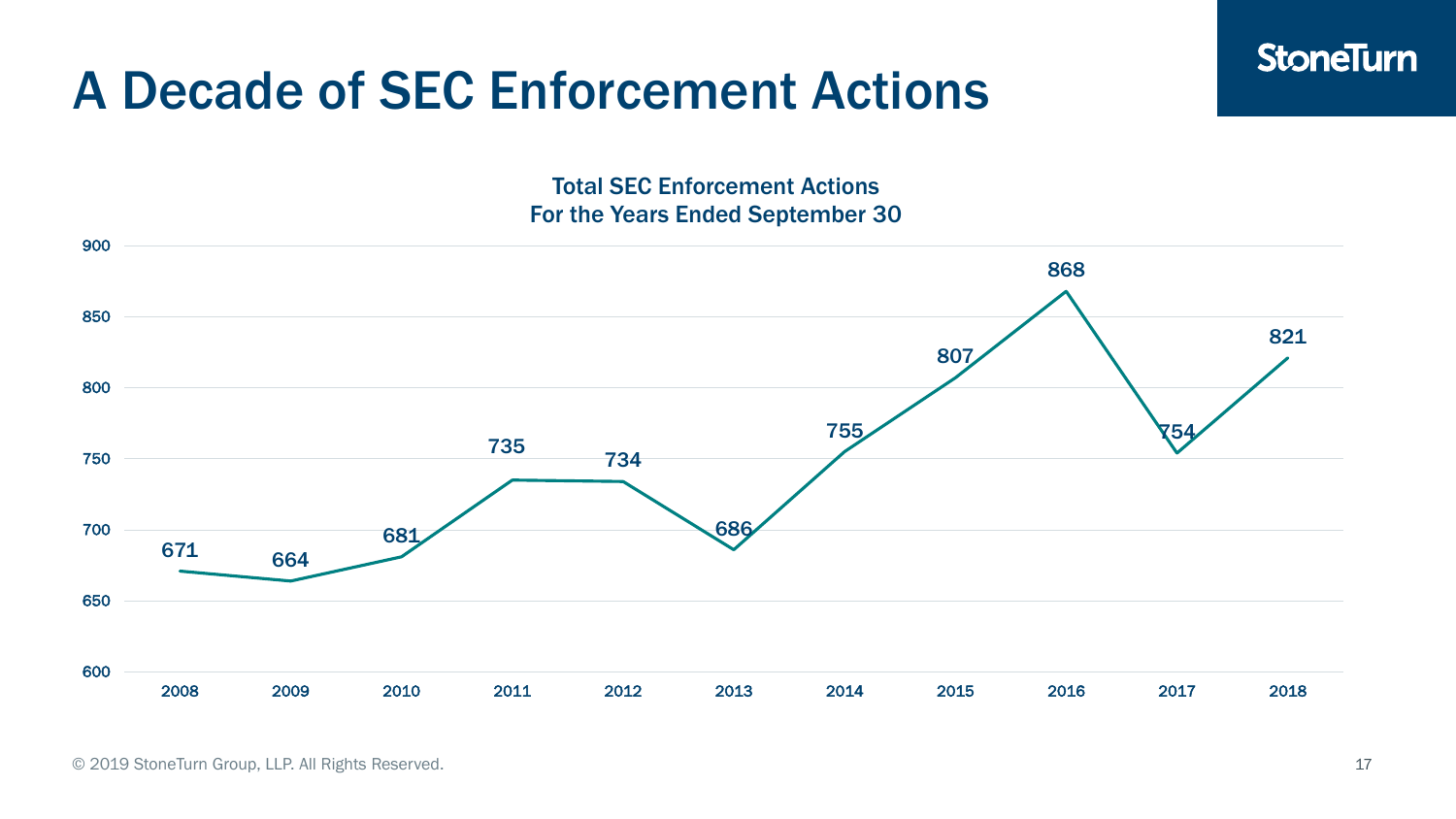### SEC Independent Enforcement Actions

 132 125 125 112 121 121 <sup>196</sup> <sup>210</sup> 2014 2015 2016 2017 2018 For the Years Ended September 30 ■ Delinquent Filings ■ Follow-on Administrative Proceedings ■ Independent Enforcement Actions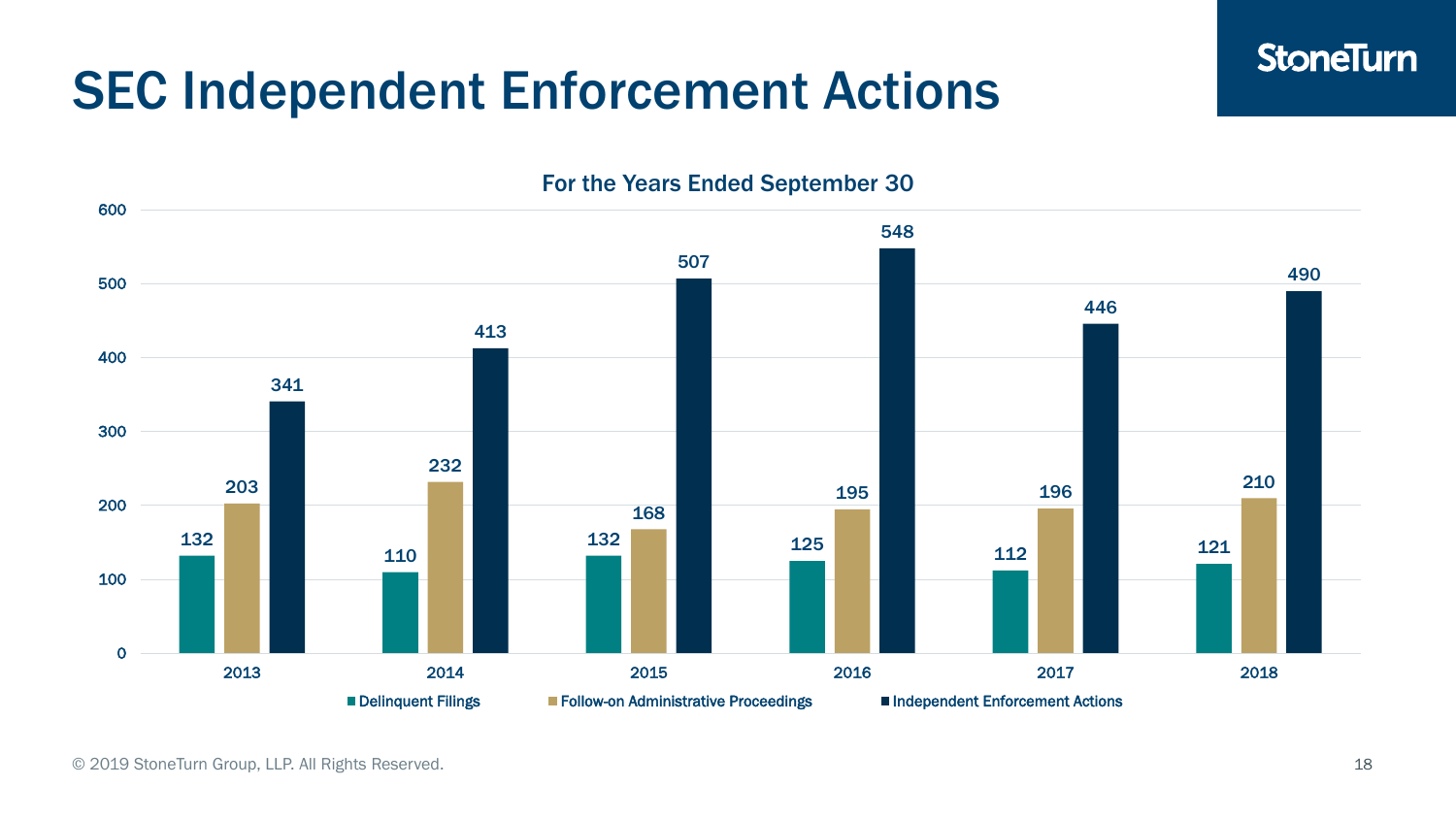## SEC Investigation Process: What to Expect

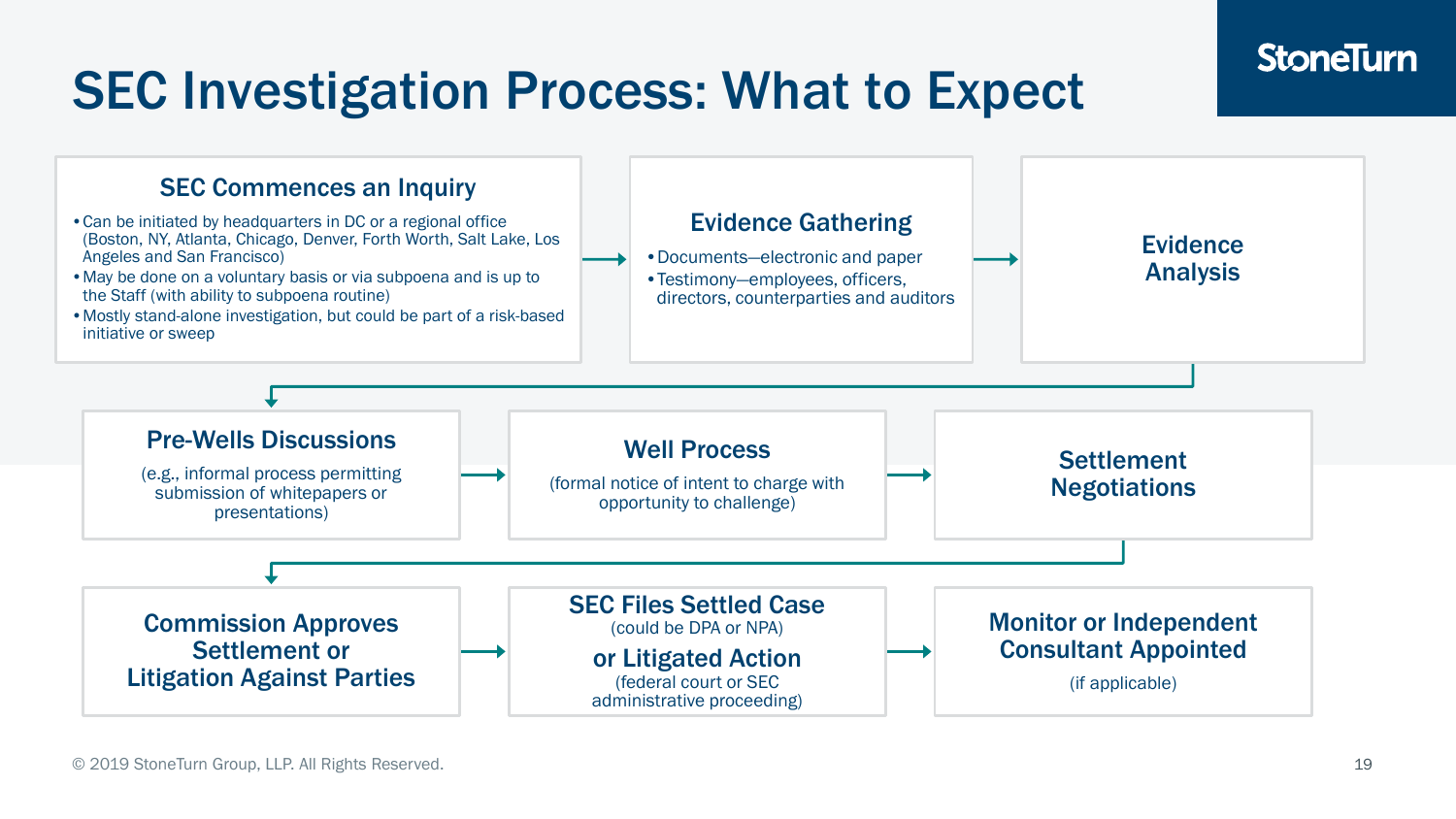#### © 2019 StoneTurn Group, LLP. All Rights Reserved. 20

## Whistleblowers

- The Office of the Whistleblower program awarded over \$168 million to 13 whistleblowers in fiscal year 2018, which is more than the total paid 2012 - 2017
- The Dodd-Frank Whistleblower program began in August of 2011 and has paid out over \$326 million to 59 whistleblowers since its inception
	- o March 2018: Awarded approximately \$83 million to three individuals
	- o September 2018: Awarded more than \$54 million to two individuals

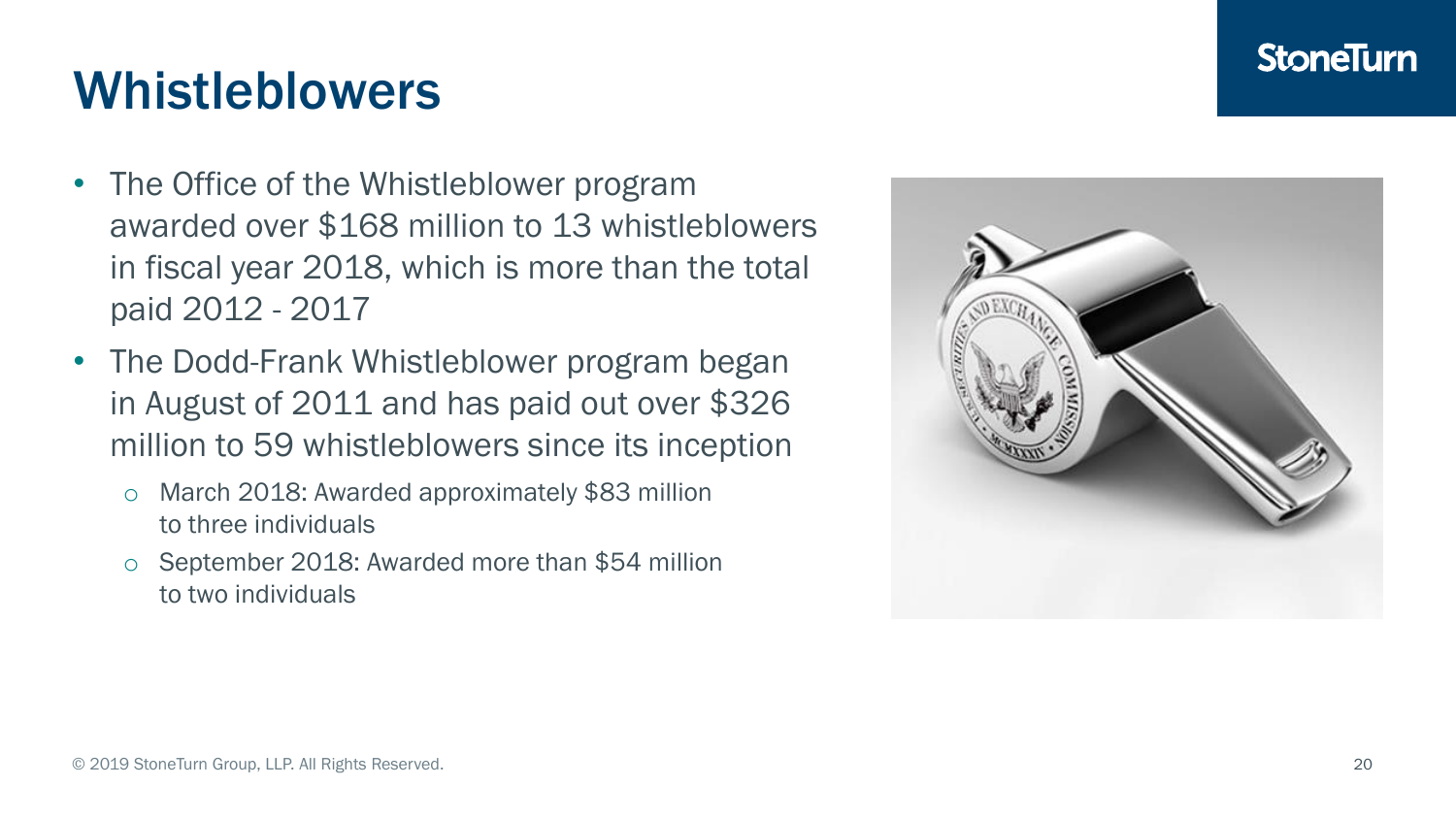## Data Analytics and Fraud Detection

- For years, investigation teams have used data analytics as part of their work plans
- We see more companies using data analytics as part of pre-incident compliance programs, i.e., transaction monitoring
	- o to identify and flag specific issues either as part of periodic internal audits or on a real-time basis.
	- o to enhance the data analytic exercise by visualization tools (e.g., Tableau, PowerBI or even Excel) to assist in spotting trends or anomalies.
	- o to make the process more streamlined, organized and consistent.
	- o for real-time data analysis, which would likely be on the back-end data with a programmatic solution, like SQL or Python, to raise red flags for subsequent manual review.
	- o to incorporate various data sources such as trading, sales, transactional, CRM, time keeping, accounting, inventory, expense detail, etc. For example, there is definitely a push in the pharma industry by the DOJ for proactive data monitoring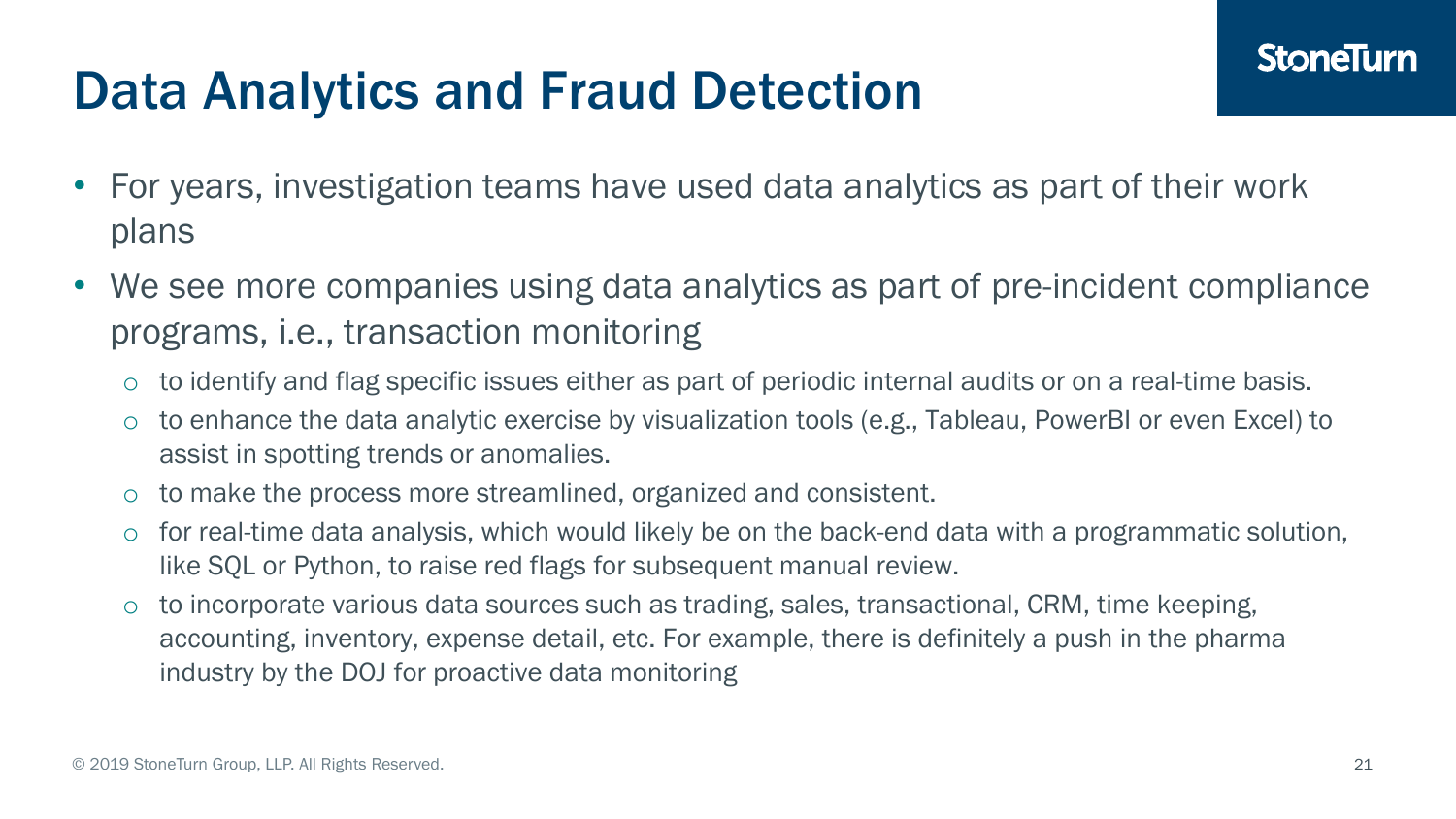## Data Analytics and Fraud Detection

- As part of post--incident internal investigations, data analytics typically is more targeted toward the specific allegations, e.g., FCPA, employee misappropriation
	- o Utilize both visual and programmatic analyses (using similar tools as above) to understand the data, with the goal not only of identifying fraud, and to assist in the direction of the investigation, e.g., certain time periods, vendors, geographic locations, but perhaps more importantly, on determining the relative impact, as well as synthesizing the nature/extent of the issues for the regulator or management
- Recently, we've found that regulators, such as the SEC, are much more data savvy. So, not only are they making requests for larger datasets, but also expect corporation to (i) be able to produce the requested data in an accurate and orderly fashion, and (ii) be able explain and analyze their own data.
- Considerations and risks before adopting a data analytics program